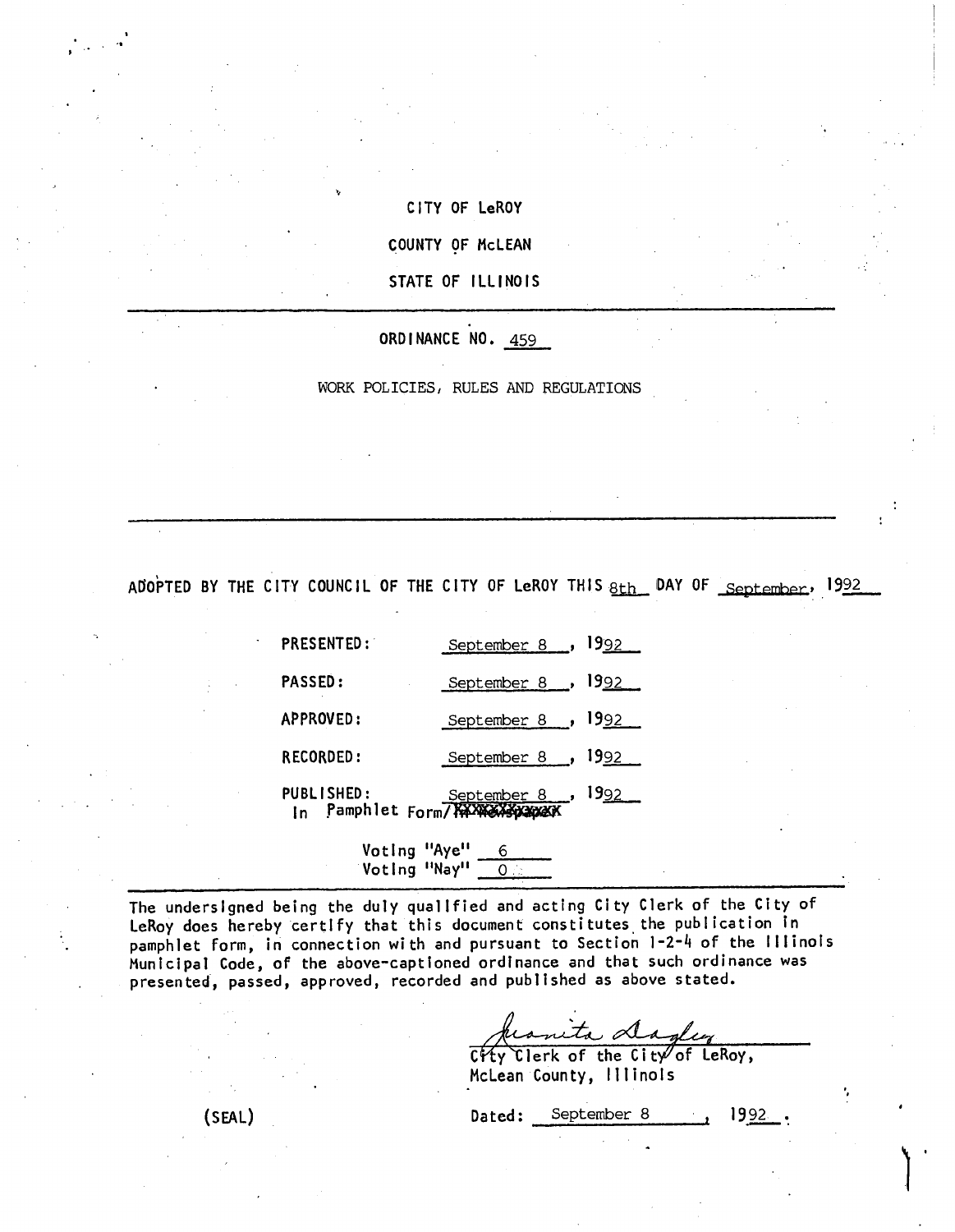BE IT ORDAINED by the City Council of the City of Le Roy, McLean County, Illinois in regular session this 8th day of September , 1992, that the following work policies, rules and regulations for City Officers and Employees become effective and in full force May 1, 1992.

SECTION I. HOLIDAYS AND PERSONAL DAYS

The following holidays will be allowed each officer and full-time employee:

| NEWS YEARS DAY | 4TH OF JULY      | FRIDAY AFTER THANKSGIVING |
|----------------|------------------|---------------------------|
| GOOD FRIDAY    | LABOR DAY        | CHRISTMAS                 |
| MEMORIAL DAY   | THANKSGIVING DAY | FLOATING HOLIDAY          |

Two paid personal days for the first year of employment, three paid personal days per year after the first year of employment. Personal days are not accumulative. Personal days to be pro-rated for new employees.

Additional three days off for death in immediate family. This will include Mother, Father, Brother, Sister, Husband, Wife, Grandmother, Grandfather, Father-in law, Mother-in-law. If time off falls in regular scheduled work days, employee will be paid in full for those three days.

When an authorized holiday or its observed equivalent falls on an employee's regular scheduled workday, the employee shall be excused from work and shall be allowed a regular day's pay provided the employee works the employee's last full unexcused shift preceding the holiday and the employee's first full unexcused shift following the holiday. However, an employee shall not receive a regular day's pay for a holiday if the employee fails to work on such holiday when the employee was so notified before quitting time of the employee's tour of duty on the employee's last scheduled work day preceding the holiday. If an employee works on an authorized holiday or its observed equivalent, the employee shall be paid the employee's regular hourly rate for the first (8) eight hours worked.

If a holiday falls on a Saturday, the employee will be allowed Friday off in observance of the holiday. If a holiday falls on a Sunday, the employee will be allowed Monday off in observance of the holiday.

All employees who are required to work to maintain essential services to the City shall be compensated by an additional hour's pay for each hour work. Any employee not scheduled to work, who is required to work due to an emergency situation, shall be compensated at one and one-half  $(1\frac{1}{2})$  times his regular rate of pay in addition to the regular holiday pay.

All overtime to be worked on a holiday shall be at the discretion of the Mayor, or in his absence, the Superintendent of the department and by consultation with the Chairman of the Committee of the Council that is connected with the department.

SECTION II. SICK PAY AND INSURANCE COVERAGE FOR FULL-TIME EMPLOYEES

All full-time employees, after three (3) consecutive days of sick leave, must provide the City with a Doctor's statement of illness to qualify the employee for compensation for any additional sick days for the same illness when Doctor's statement of illness or injury is presented. Doctor's statement of release from extended illness or injury is required before employee can return to work.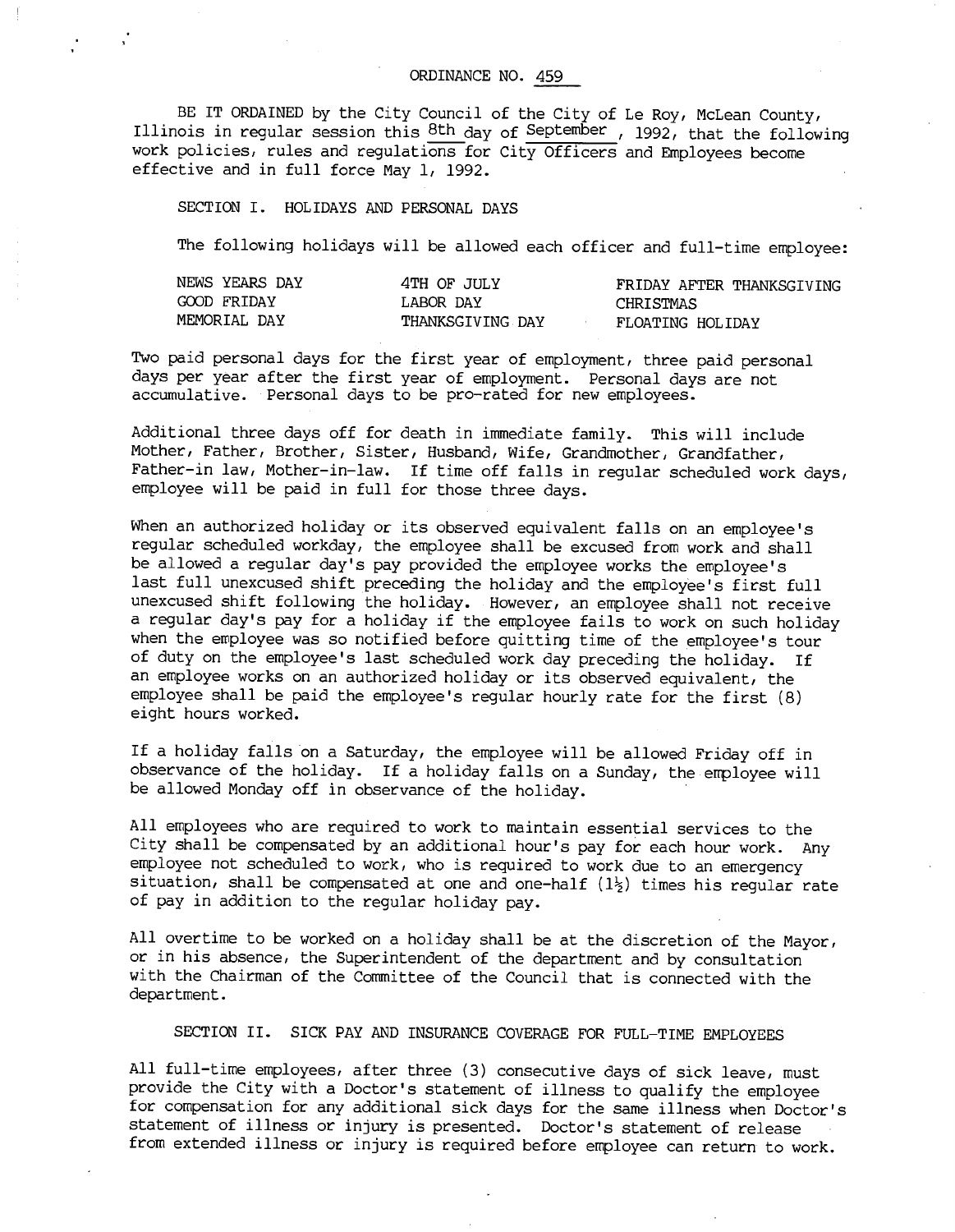## ORDINANCE NO. 459 cont.

A. Seven days sick leave allowance will be granted to all employees each fiscal year. Sick days will accumulate for maximum of thirty (30) days. Employees shall be allowed regular pay at basic rates on scheduled working days absent from duty when incapacitated by illness or physical injury (not compensable under workmans compensation act). Sick days to be pro-rated for new employees.

B. Department heads will approve sick leave absences and the burden of proof will be on the employees. To qualify for sick leave, all employees are required to notify their department Superintendent one (1) hour before the scheduled starting time that day. Failure to do so will result in loss of pay.

C. Four hours or less will be considered a half  $(\frac{1}{2})$  day of sick time, Four (4) hours or more will be considered a full day of sick time.

D. Sick days are not to be used as personal time off. Anyone in violation of this policy will relinquish any sick time for the remainder of the fiscal year.

E. The City of Le Roy will pay on all full-time employees health insurance with Dental Clause to a maximum rate of \$6295.80 per family. Any increase beyond this amount will be paid by employees. There will be no readjustment if premium fluctuates or salary differential for single person coverage.

F. The City Clerk's health insurance with Dental Clause will be paid 100% by City for family coverage. Maximum contribution per year to be \$6295.80.

Sick leave is a privilege granted to the employees by the City and is not a right of the employee.

Compensation for sick pay shall be figured on the basis of an eight-hour workday, not on hours worked that would create an overtime situation at the end of forty (40) hours worked.

SECTION III VACATION TIME

Vacation shall be allowed in accordance with the following schedule:

| After 1 year employment   | l week  |
|---------------------------|---------|
| After 2 years employment  | 2 weeks |
| After 8 years employment  | 3 weeks |
| After 15 years employment | 4 weeks |

All vacations shall be taken and the person shall not be allowed to work the vacation days and receive additional pay or overtime.

Vacation may be taken one day at a time with prior approval of department head but not to be taken in hours or one-half days due to additional administrative work load.

Only one person may be off at one time from each department.

Vacation will be allowed on the actual years of employment from the starting date of the person and not on the fiscal year of the City.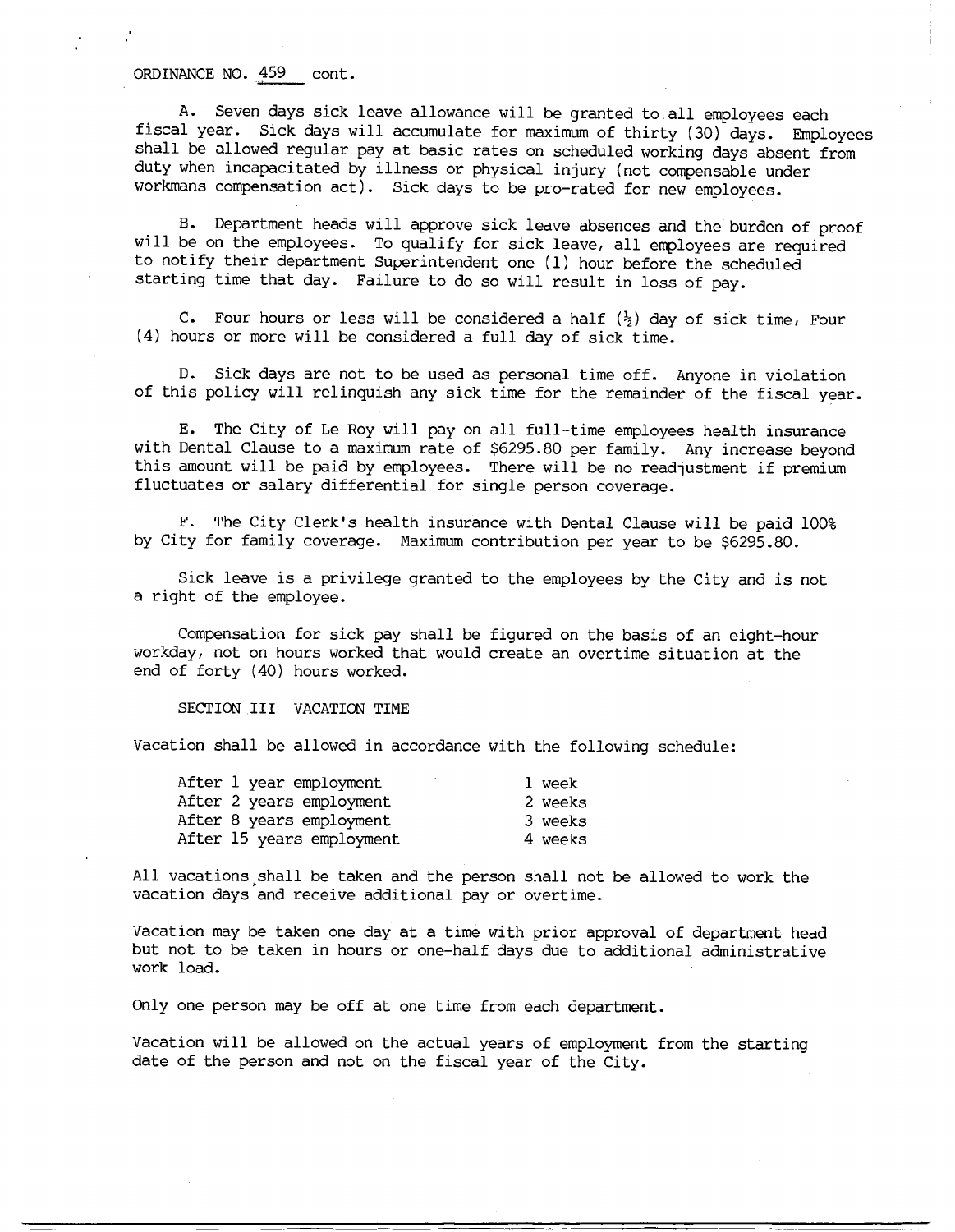## ORDINANCE NO. 459 cont.

One and one-half  $(1\frac{1}{2})$  years worth of vacation time may be accumulated without loss of time. Vacation time will not accumulate during disability leave. Any person with more than fifteen (15 years of employment or four (4) weeks of vacation must get approval of the department head and the majority of the City Council approval to take their vacation all at once due to the hardship it would create in that department.

For definition purposes, vacation time will be figured on an eight (8) hour workday, forty (40) hour week.

SECTION IV MISCELLANEOUS

All employees will be required to learn and be trained to operate all machinery and vehicles necessary to their departments daily operation.

All coffee breaks shall be limited to fifteen (15) minutes in the first four (4) hours worked, and fifteen (15) minutes in the second four (4) hours worked. The time for the break shall start from the time the employee leaves the job site and it shall end when he again returns to that same job site or another site as assigned by the Superintendent of that department.

Employees working at the overtime rate shall not qualify for the coffee breaks as outlined above.

No part-time personnel will be used without consent of Council.

All new personnel will be approved by the majority of the Council.

When employee serves on jury duty, city will pay difference between jury duty pay and regular salary.

BE IT FURTHER ORDAINED that all prior ordinances or portions thereof of this City in conflict herewith be and they are hereby repealed.

PASSED BY the Mayor-and City Council of the City of Le Roy, Illinois on the 8th day of September , 1992.

Aldermen elected: Aldermen present:

AYES: William Swindle, Gary Builta, Randy Zimmerman, Robert D. Johnson David Spratt, Jerry Davis

NAYS: None

Jecanita <u>Dagley</u><br>Wanita Dagley, City Clerk of the

City of Le Roy, Illinois

APPROVED BY the Mayor of the City of Le Roy, Illinois this 8th day of September, 1992.

Jerry<sup>C</sup>, Bavis, Mayor of the City

of Le Roy, Illinois

ATTEST:

(sea!) flanta dagley<br>panita Dagley, City Aerk of the

City of Le Roy, Illinois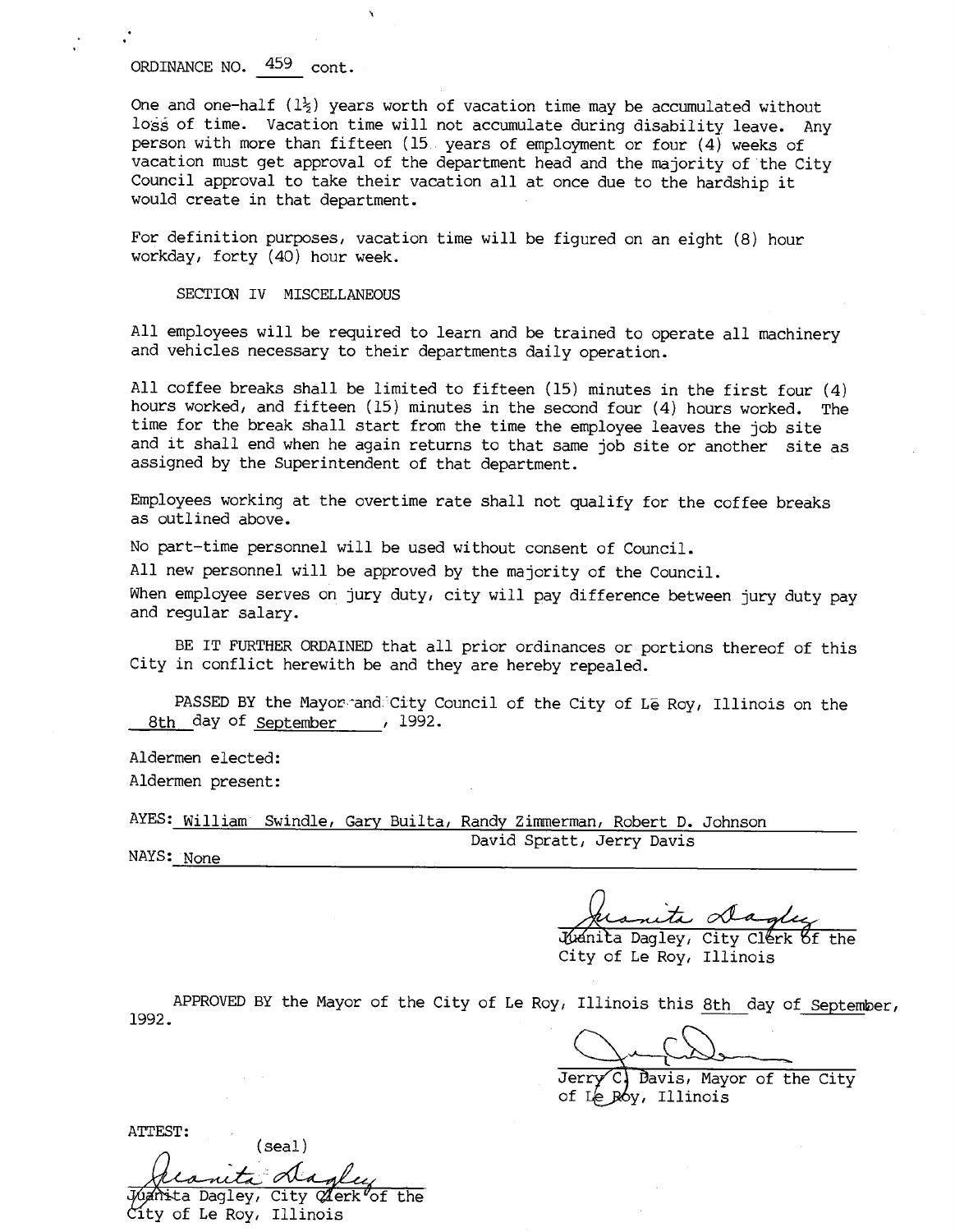STATE OF ILLINOIS) COUNTY OF MC LEAN)

I. Juanita Dagley , do hereby certify that I am the duly qualified and acting City Clerk of the City of Le Roy, McLean County, Illinois, and as such City Clerk that I am the keeper of the records and files of the Mayor and the City Council of said City.

I do further certify that the foregoing is a true, correct and complete copy of an ordinance entitled:

WORK POLICIES, RULES AND REGULATIONS

That said ordinance was adopted by the Mayor and City Council of the City of Le Roy at a regular meeting on the  $8th$  day of September , 1992, and that a faithful record of said ordinance has been made in the record books.

Dated this 8th day of September 1992

rearita dagley

(SEAL)